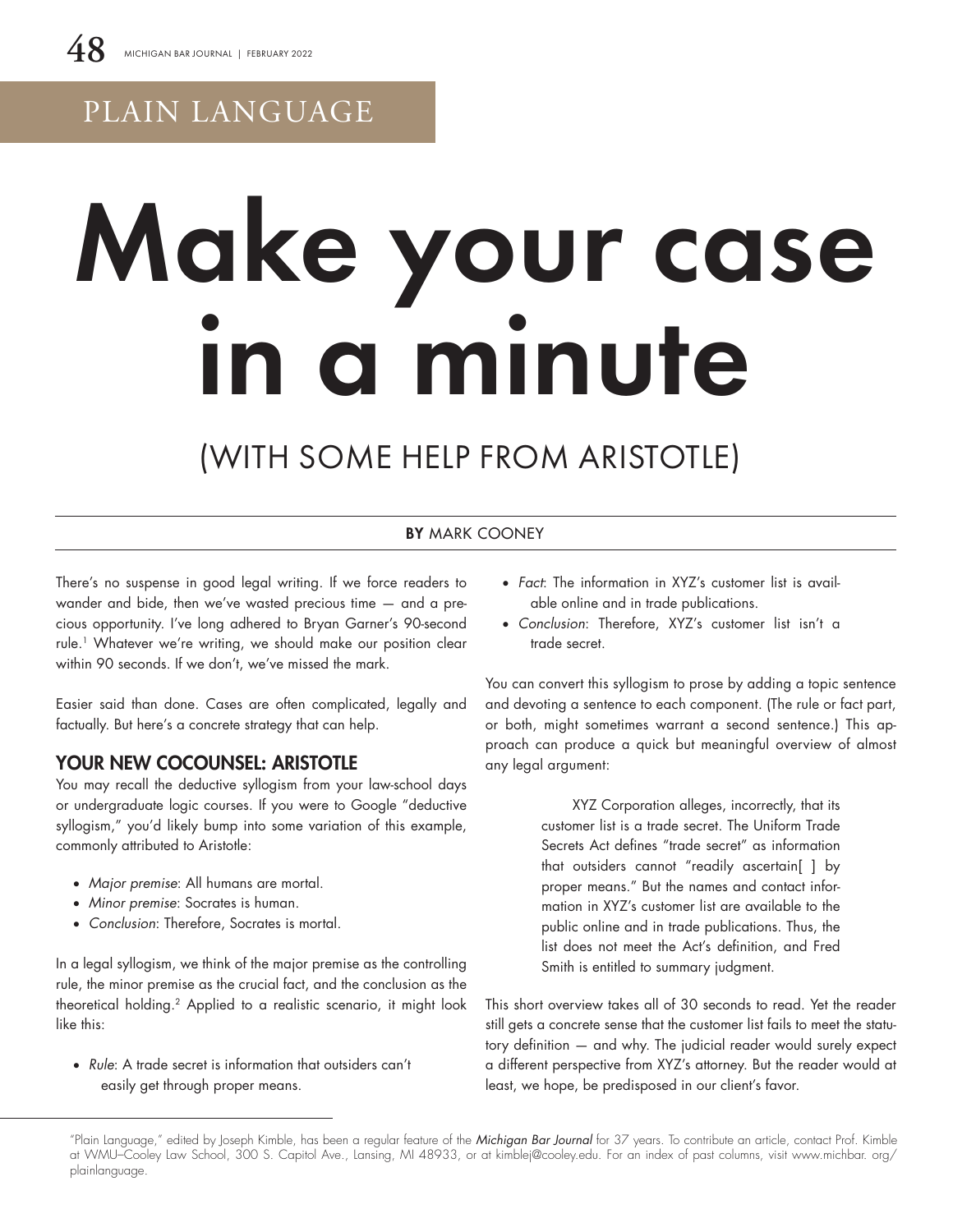# LOW CAL, HIGH PROTEIN

For all but the most implausible arguments, the syllogism produces an almost irresistible logical momentum. Note how the paragraph above persuaded you with facially neutral language. You saw no intensifiers (empty, pushy words like *clearly* and *obviously*). You felt no adversarial tone. And at just four sentences, it persuaded without length. These quick overviews grab — but don't tax — readers.

If you're concerned that this four-sentence model is *too* succinct (as it might seem, for instance, in a brief's introduction section), then you might fill in a bit around the edges. But do so with care to avoid blunting your core message. In the example below, I've underlined our original syllogism to help you spot it:

> XYZ Corporation alleges that Fred Smith, its former employee, misappropriated a trade secret by printing off its customer list for use at his new business. To succeed, XYZ must prove that its customer list is, in fact, a trade secret. It cannot.

> The Uniform Trade Secrets Act defines "trade secret" as information that outsiders cannot "readily ascertain[ ] by proper means." Here, it is undisputed that the names and contact information in XYZ's customer list are available to the public. Anybody can find this information, with ease, by checking websites or trade publications. Because outsiders can readily acquire the information through these lawful means, the customer list does not meet the Act's definition, and Smith is entitled to summary judgment.

Notice that this beefed-up version is still all meat — no fat. It doesn't bog down in procedural details, such as unhelpful document titles and dates. It doesn't distract with unnecessary party-reference parentheticals. It gets to it. Many lawyers are too tied to conventions to be this direct. A direct style will set you apart and win readers.

In fact, you may have noticed that I didn't even cite, though the act title appears. The raw citation can wait. Remember, this is just an overview of the substance to follow. It isn't the substance. You'll cite plenty when you get to the document's body. But if you fear the citation gods' wrath, at least cite in a footnote to avoid halting your momentum. This overview should *flow*, not stammer.

## DIGGING DEEP

The syllogism is also at the heart of Bryan Garner's deep-issue technique, which uses multiple sentences to construct a formal question presented.3 Garner instructs litigants to follow the deductivesyllogism structure but flip the conclusion sentence to a question:<sup>4</sup>

> The Uniform Trade Secrets Act defines "trade secret" as information that outsiders cannot "readily ascertain[ ] by proper means." XYZ Corporation's customer list contains contact information that the public can find in trade publications and on websites. Is the customer list a trade secret?

As the old saying goes, sometimes to ask the question is to have the answer. And that's the impact that our fictional appellate lawyer hopes for here. Note again that brevity is your ally. This was just 44 words, well below Garner's 75-word readability ceiling.<sup>5</sup> I've envisioned an appellate brief for this technique, but Garner advocates using these syllogism-based issue statements for trial-level motions and briefs too.<sup>6</sup>

## LOCATION, LOCATION, LOCATION

The best location for these syllogism-based overviews depends on the document. But no matter the document, your architectural decisions should reflect your first goal: reach the reader within 90 seconds — make an indelible first impression.

In an opinion letter, office memo, or court opinion, our original fouror five-sentence version might appear at the outset, perhaps beneath an "Overview," "Introduction," or "Quick Summary" heading.

In a court brief, a syllogism-based overview — perhaps in the slightly beefed-up style we built earlier — can produce a succinct, meaningful introduction section. If you're the moving party, keep your motion document down to its bare minimum. Your reader should be able to read your motion and the supporting brief's introduction section within 90 seconds. It might look something like what you see in Appendix A, depending on the court and jurisdiction.

You can modify this approach for multiple-issue motions and briefs. In the motion document, use a numbered or bulleted vertical list after the word *because*. And for the brief's introduction section, consider helpful subheadings above each overview. Shorten each overview to our four- or five-sentence model.

For appellate briefs — and longer briefs supporting or opposing dispositive motions — you might use the four- or five-sentence model for thesis (road-map) paragraphs beneath your main argument headings. And for appellate lawyers who are Garner disciples, these syllogisms would appear in your appellate brief's questions presented, grabbing your reader at the outset.